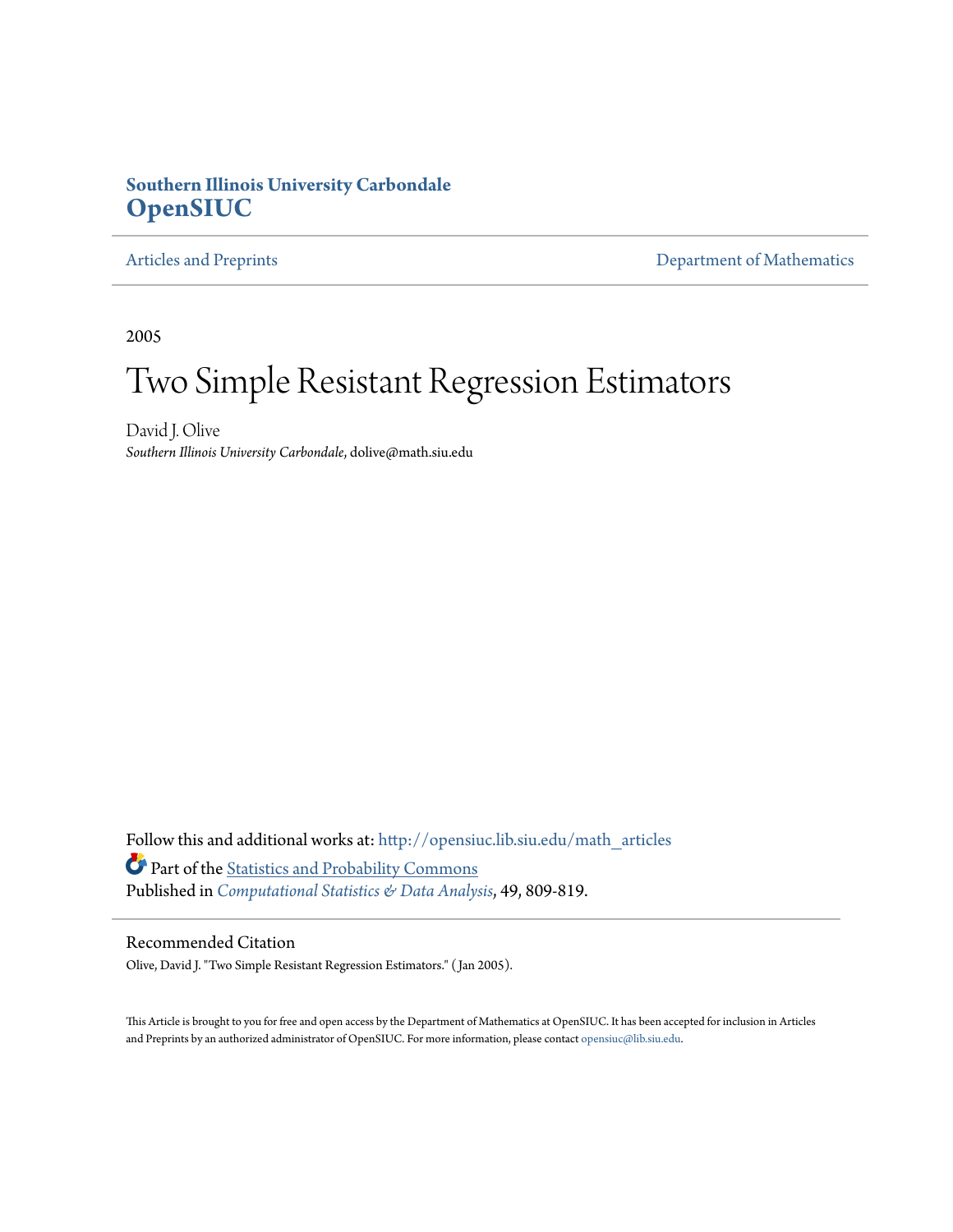## Two Simple Resistant Regression Estimators

David J. Olive<sup>∗</sup>

Southern Illinois University

January 13, 2005

#### **Abstract**

Two simple resistant regression estimators with  $O_P(n^{-1/2})$  convergence rate are presented. Ellipsoidal trimming can be used to trim the cases corresponding to predictor variables *x* with large Mahalanobis distances, and the forward response plot of the residuals versus the fitted values can be used to detect outliers. The first estimator uses ten forward response plots corresponding to ten different trimming proportions, and the final estimator corresponds to the "best" forward response plot. The second estimator is similar to the elemental resampling algorithm, but sets of  $O(n)$  cases are used instead of randomly selected elemental sets.

These two estimators should be regarded as new tools for outlier detection rather than as replacements for existing methods. Outliers should always be examined

<sup>∗</sup>David J. Olive is Associate Professor, Department of Mathematics, Southern Illinois University, Mailcode 4408, Carbondale, IL 62901-4408, USA. E-mail address: dolive@math.siu.edu. This research was supported by NSF grant DMS 0202922. The author is grateful to the editors and referees for a number of helpful suggestions for improvement in the article.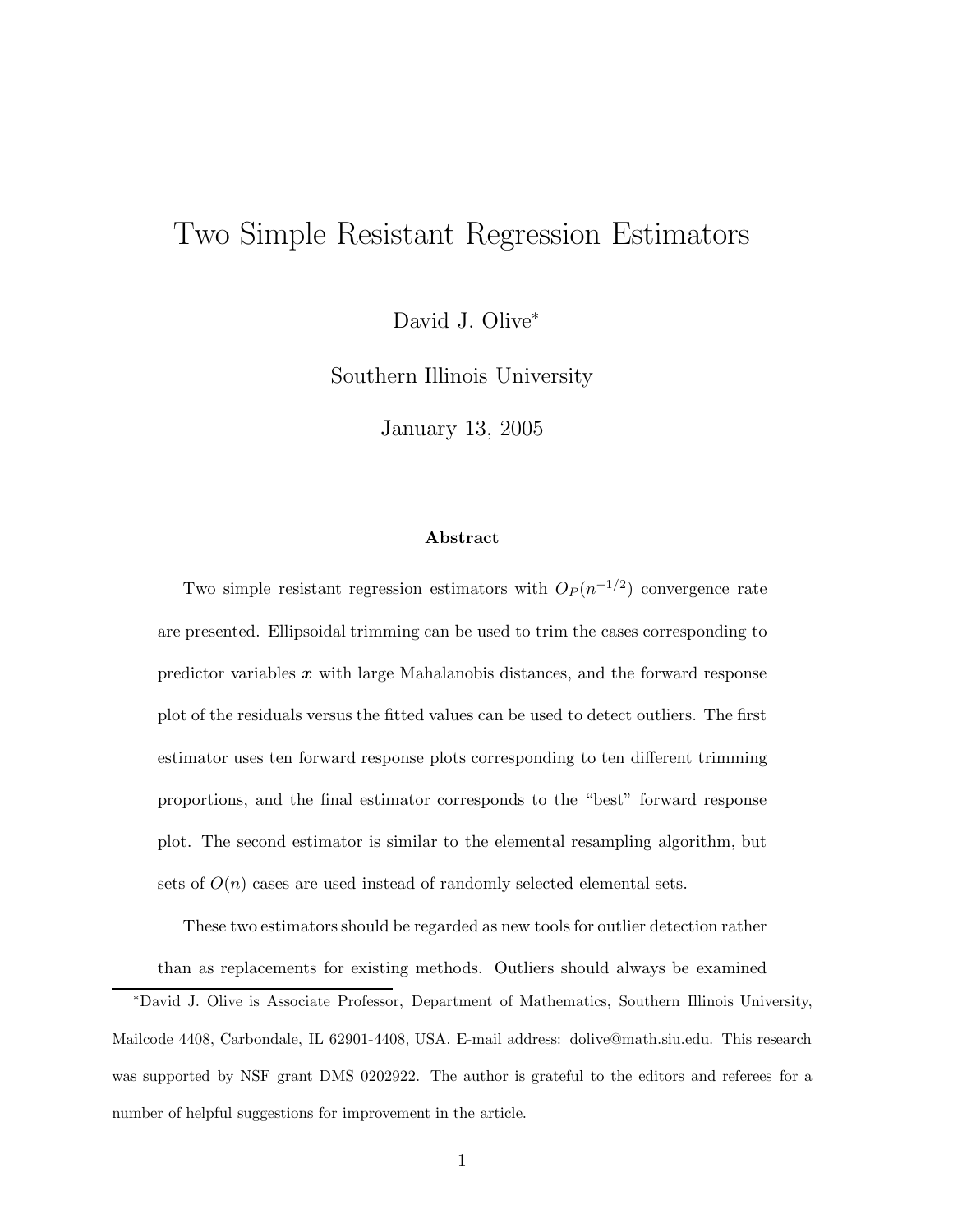to see if they follow a pattern, are recording errors, or if they could be explained adequately by an alternative model. Using scatterplot matrices of fitted values and residuals from several resistant estimators is a very useful method for comparing the different estimators and for checking the assumptions of the regression model.

**KEY WORDS: diagnostics; outliers; robust regression.**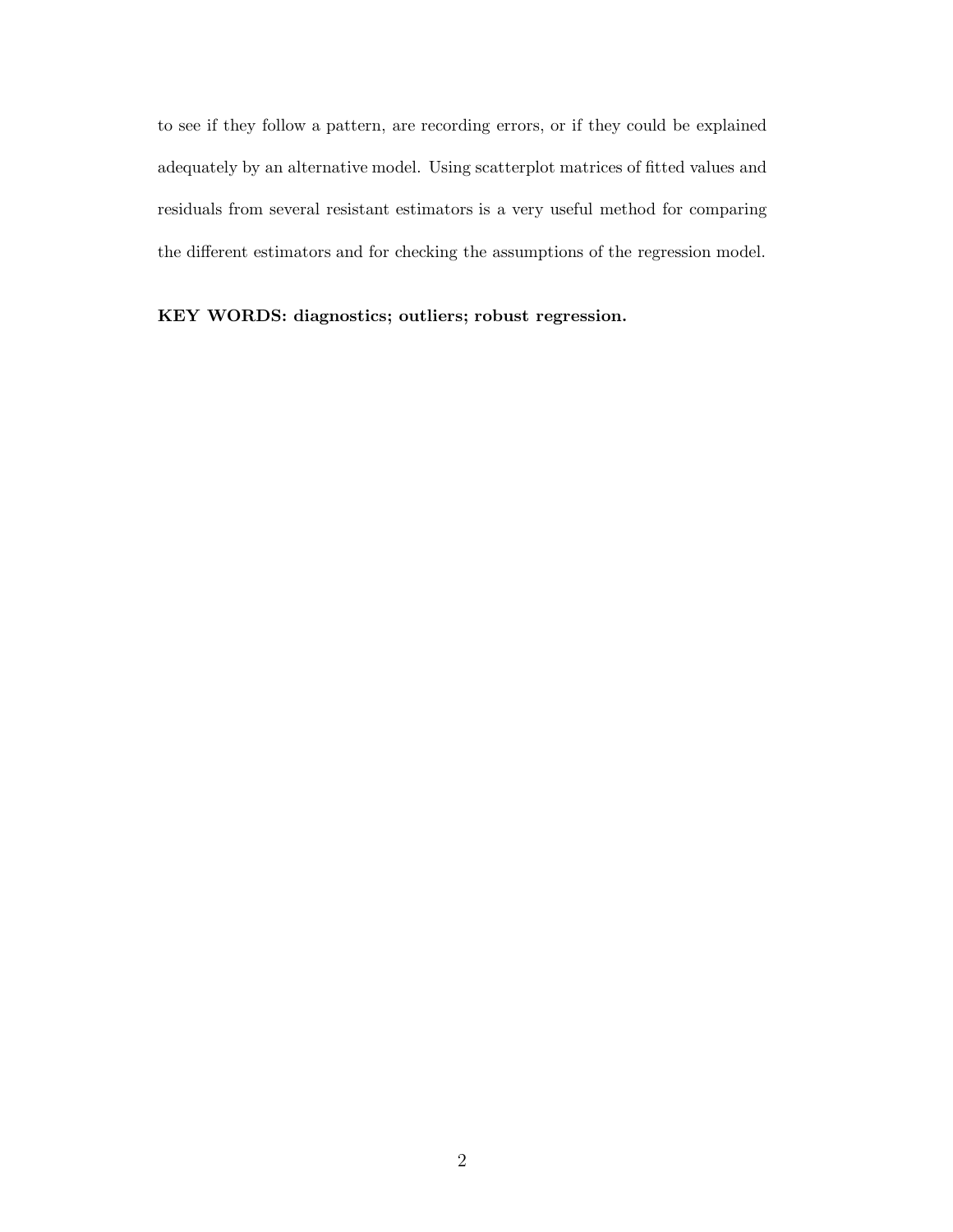### **1 INTRODUCTION**

Consider the multiple linear regression (MLR) model

$$
Y = X\beta + e \tag{1.1}
$$

where *Y* is an  $n \times 1$  vector of dependent variables, *X* is an  $n \times p$  matrix of predictors, *β* is a  $p \times 1$  vector of unknown coefficients, and *e* is an  $n \times 1$  vector of errors. The *i*th case  $(y_i, \boldsymbol{x}_i^T)$  corresponds to the *i*<sup>th</sup> element  $y_i$  of *Y* and the *i*<sup>th</sup> row  $\boldsymbol{x}_i^T$  of *X*.

Most regression methods attempt to find an estimate *b* for *β* which minimizes some criterion function  $Q(\boldsymbol{b})$  of the residuals where the *i*th residual  $r_i = r_i(\boldsymbol{b}) = y_i - \boldsymbol{x}_i^T \boldsymbol{b}$ . Two of the most used classical regression methods are ordinary least squares (OLS) and least absolute deviations  $(L_1)$ . OLS and  $L_1$  choose  $\hat{\boldsymbol{\beta}}$  to minimize

$$
Q_{OLS}(\mathbf{b}) = \sum_{i=1}^{n} r_i^2 \text{ and } Q_{L_1}(\mathbf{b}) = \sum_{i=1}^{n} |r_i|,
$$
 (1.2)

respectively.

Some high breakdown robust regression methods can fit the bulk of the data even if certain types of outliers are present. Let  $r^2_{(i)}(\boldsymbol{b})$  denote the squared residuals sorted from smallest to largest. Suppose that the integer valued parameter  $c_n \approx n/2$ . Then the least median of squares  $(LMS(c_n))$  estimator (Hampel 1975) minimizes the criterion

$$
Q_{LMS}(\mathbf{b}) = r_{(c_n)}^2(\mathbf{b}).
$$
\n(1.3)

The least trimmed sum of squares  $(LTS(c_n))$  estimator (Rousseeuw 1984) minimizes the criterion

$$
Q_{LTS}(\boldsymbol{b}) = \sum_{i=1}^{c_n} r_{(i)}^2(\boldsymbol{b}),
$$
\n(1.4)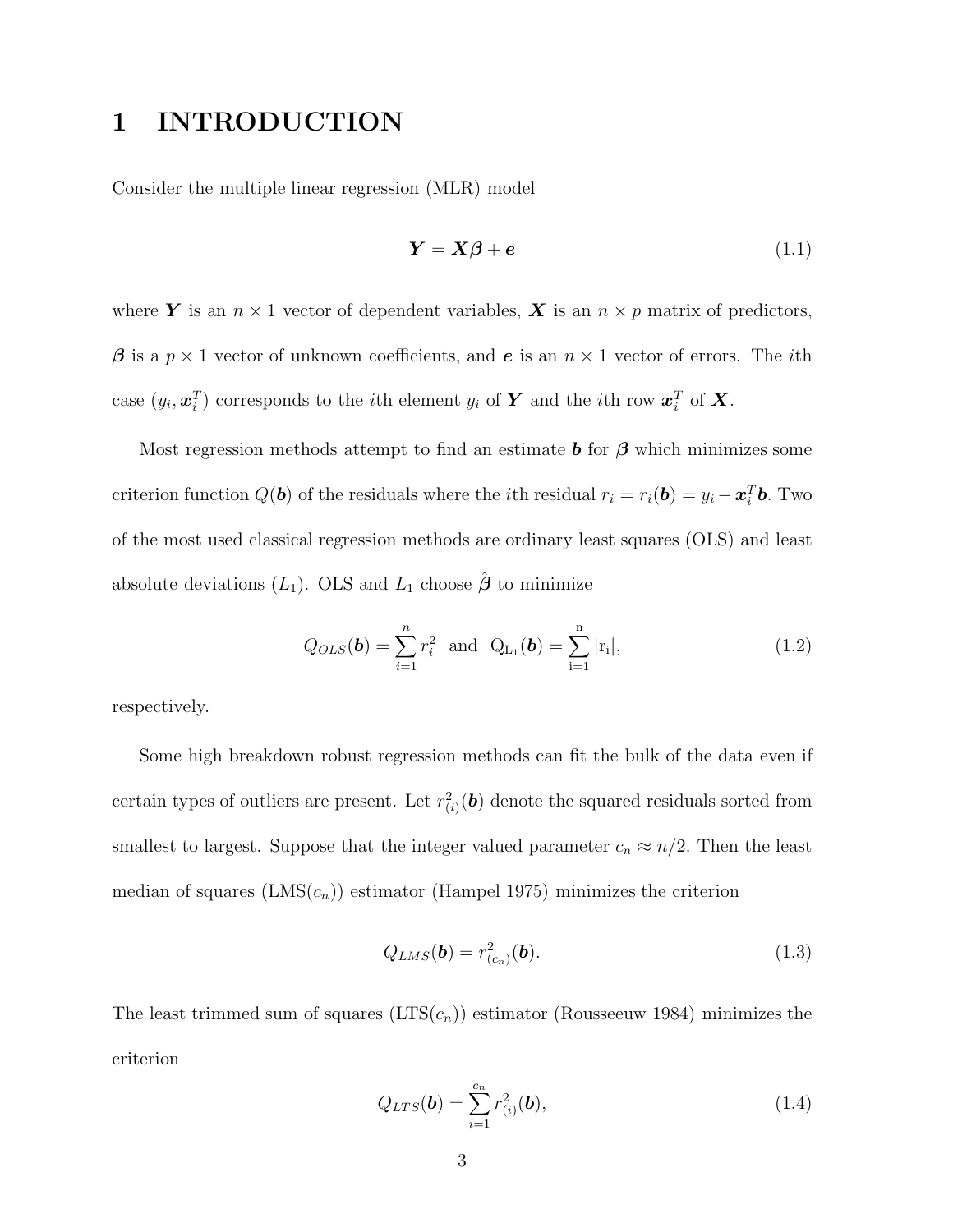and the least trimmed sum of absolute deviations  $(LTA(c_n))$  estimator (Hawkins and Olive 1999) minimizes the criterion

$$
Q_{LTA}(\boldsymbol{b}) = \sum_{i=1}^{c_n} |r|_{(i)}(\boldsymbol{b}).
$$
\n(1.5)

Robust regression estimators tend to be judged by their Gaussian efficiency and breakdown value. To formally define breakdown (see Zuo 2001 for references), the following notation will be useful. Let **W** denote the  $n \times (p+1)$  data matrix where the *i*th case corresponds to the *i*th row  $(y_i, \boldsymbol{x}_i^T)$  of  $\boldsymbol{W}$ . Let  $\boldsymbol{W}_d^n$  denote the data matrix where any  $d$  of the cases have been replaced by arbitrarily bad contaminated cases. Then the contamination fraction is  $\gamma = d/n$ .

If  $T(W)$  is a  $p \times 1$  vector of regression coefficients, then the breakdown value of T is

$$
B(T, \boldsymbol{W}) = \min\{\frac{d}{n} : \sup_{\boldsymbol{W}_d^n} \|T(\boldsymbol{W}_d^n)\| = \infty\}
$$

where the supremum is over all possible corrupted samples  $\boldsymbol{W}_d^n$  and  $1 \leq d \leq n$ .

A regression estimator basically "breaks down" if d outliers can make the median absolute residual arbitrarily large. Consider a fixed data set  $\mathbf{W}_d^n$  with *i*th row  $(z_i, \mathbf{w}_i^T)$ . If the regression estimator  $T(\boldsymbol{W}_{d}^{n}) = \hat{\boldsymbol{\beta}}$  satisfies  $\|\hat{\boldsymbol{\beta}}\| = M$  for some constant M, then the median absolute residual  $\text{MED}(|z_i - \hat{\boldsymbol{\beta}}^T \boldsymbol{w}_i|)$  is bounded by  $\max_{i=1,...,n} \|y_i - \hat{\boldsymbol{\beta}}^T \boldsymbol{x}_i\| \leq$  $\max_{i=1,\dots,n} [|y_i| + \sum_{j=1}^p M |x_{i,j}|]$  if  $d < n/2$ .

Now suppose that  $\|\hat{\boldsymbol{\beta}}\| = \infty$ . Since the absolute residual is the vertical distance of the observation from the hyperplane, the absolute residual  $|r_i| = 0$  if the *i*<sup>th</sup> case lies on the regression hyperplane, but  $|r_i| = \infty$  otherwise. Hence the median absolute residual will equal  $\infty$  if fewer than half of the cases lie on the regression hyperplane. This will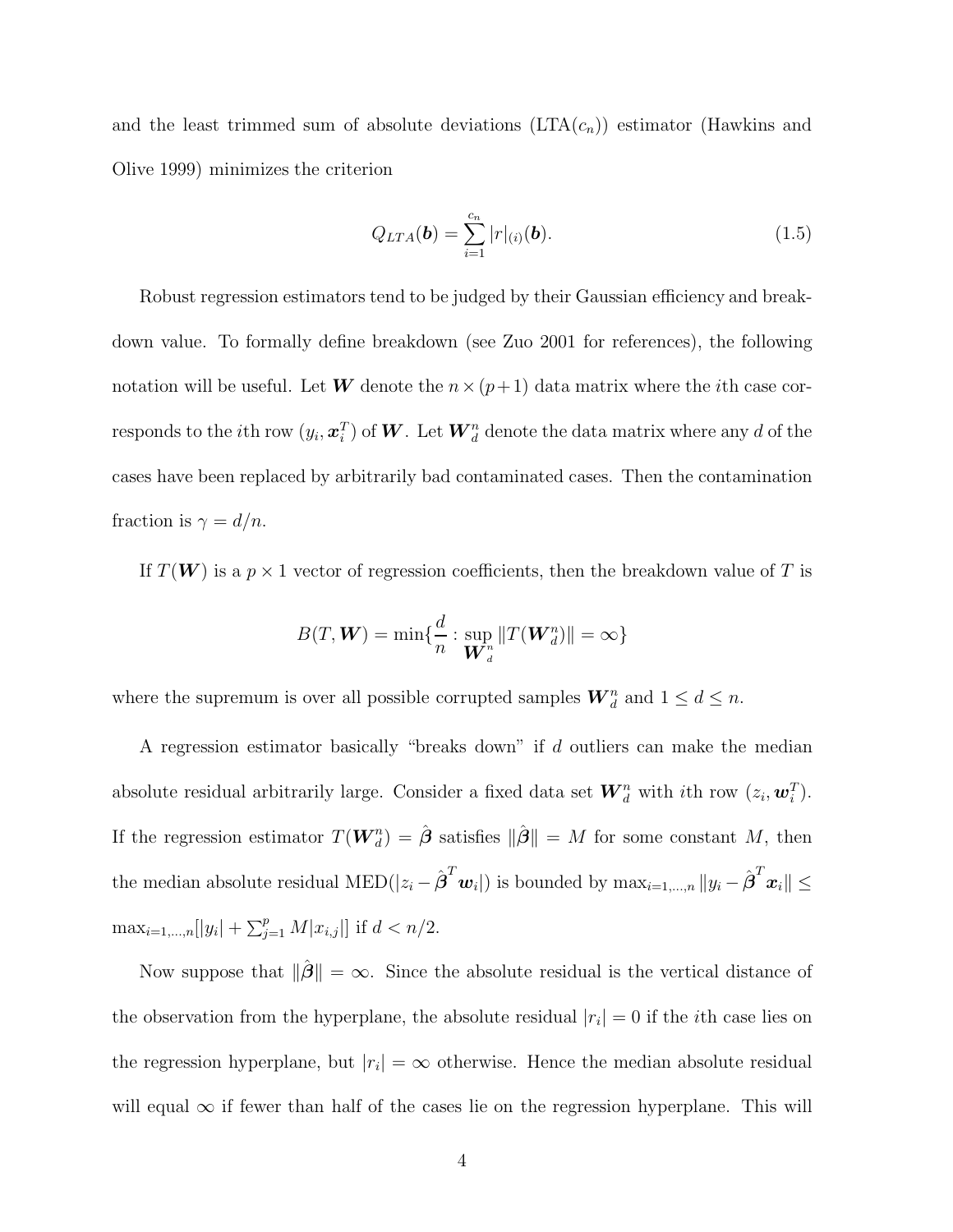occur unless the proportion of outliers  $d/n > (n/2 - q)/n \to 0.5$  as  $n \to \infty$  where q is the number of "good" cases that lie on a hyperplane of lower dimension than  $p$ . In the literature it is usually assumed that the original data is in general position:  $q = p - 1$ . For example, if  $p = 2$ , then  $q = 1$  if all cases are distinct: a vertical line can be formed with one "good" case and with d outliers placed on a point mass.

This result implies that (due to asymptotic equivalence if the breakdown value  $\leq 0.5$ ) breakdown can be computed using the median absolute residual  $\text{MED}(|r_i|(\boldsymbol{W}_d^n))$  instead of  $||T(\boldsymbol{W}_d^n)||$ . This result also implies that the breakdown value of a regression estimator is more of a *y*–outlier property than an *x*–outlier property. If the  $y_i$ 's are fixed, arbitrarily large *x*–outliers tend to drive the slope estimates to zero. The result also implies that the LMS estimator is "best" in terms of breakdown since the LMS estimator minimizes the "median" squared absolute residual.

Perhaps the simplest affine equivariant high breakdown regression estimator can be found by computing OLS on the set S of approximately  $n/2$  cases that have  $y_i \in$  $[MED(y_i)\pm MAD(y_i)]$  where  $MED(y_i)$  is the median and  $MAD(y_i) = MED(|y_i-MED(y_i)|)$ is the median absolute deviation of the response variable. To see this, suppose that  $n$  is odd and that the model has an intercept  $\beta_1$ . Consider the estimator

$$
\hat{\boldsymbol{\beta}}_M = (\text{MED}(y_i), 0, ..., 0)^T
$$

which yields the predicted values  $\hat{y}_i \equiv \text{MED}(y_i)$ . The squared residual

$$
r_i^2(\hat{\boldsymbol{\beta}}_M) \leq (\text{MAD}(y_i))^2
$$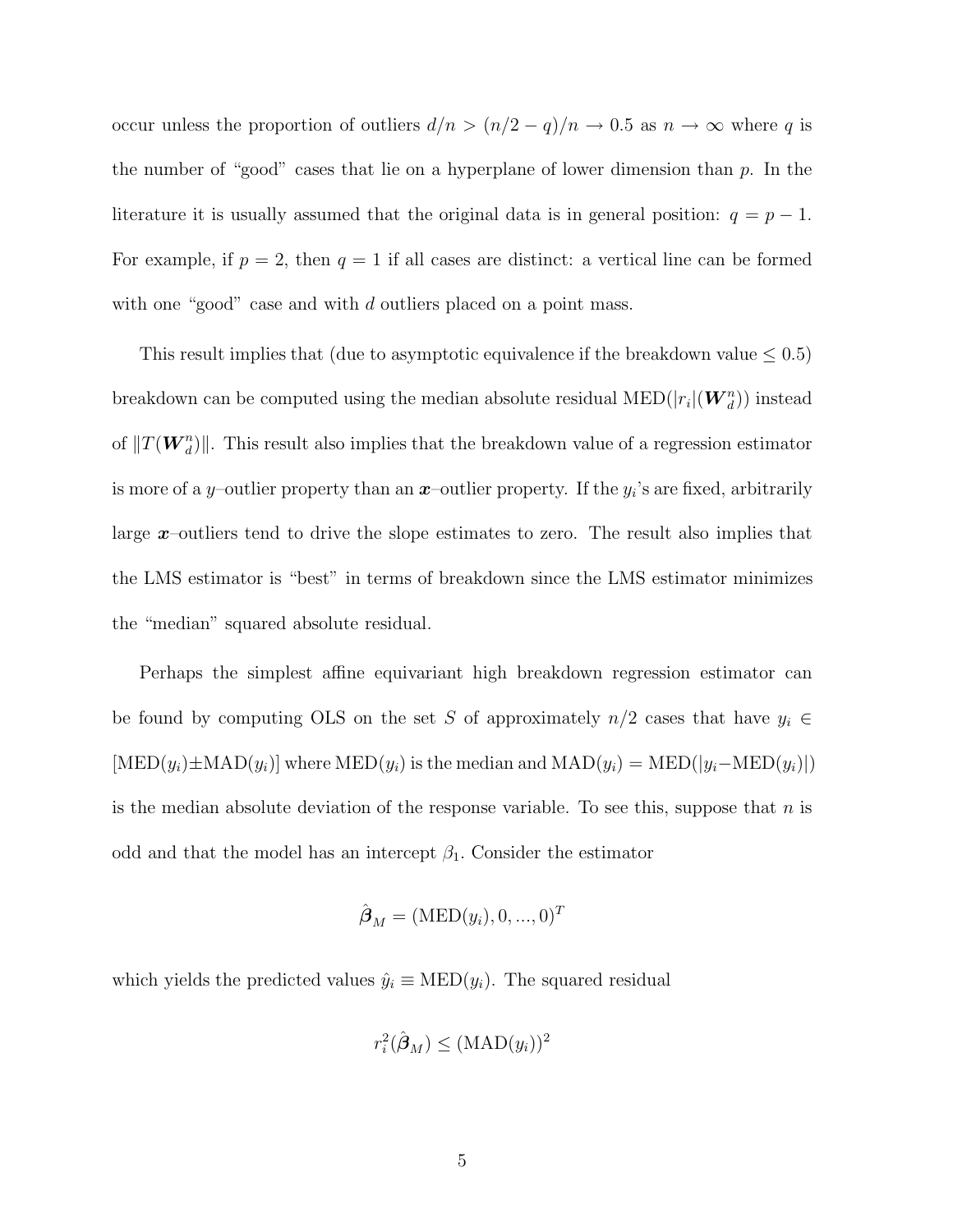if the *i*th case is in S. Hence the OLS fit  $\hat{\beta}_S$  to the cases in S has

$$
\sum_{i \in S} r_i^2(\hat{\boldsymbol{\beta}}_S) \le n(\text{MAD}(y_i))^2,
$$

and

$$
\text{MED}(|r_i(\hat{\beta}_S)|) \le \sqrt{n} \text{MAD}(y_i) < \infty
$$

if  $\text{MAD}(y_i) < \infty$ . Hence the estimator has a high breakdown value, but it only resists large y–outliers.

There is an enormous literature on the detection of outliers and influential cases for the multiple linear regression model. The "elemental (basic) resampling" algorithm for robust regression estimators uses  $K_n$  randomly selected "elemental" subsets of  $p$  cases where  $p$  is the number of predictors. An estimator is computed from the elemental set and then a criterion function that depends on all  $n$  cases is computed. The algorithm returns the elemental fit that optimizes the criterion. The efficiency and resistance properties of the elemental resampling algorithm estimator turn out to depend strongly on the number of starts  $K_n$  used, and many of the most used algorithm estimators are inconsistent with zero breakdown – see Hawkins and Olive (2002).

Many types of outlier configurations occur in real data, and no single estimator can perform well on every outlier configuration. A resistant estimator should have good statistical properties on "clean data" and perform well for several of the most commonly occuring outlier configurations. Sections 2 and 3 describe two simple resistant estimators.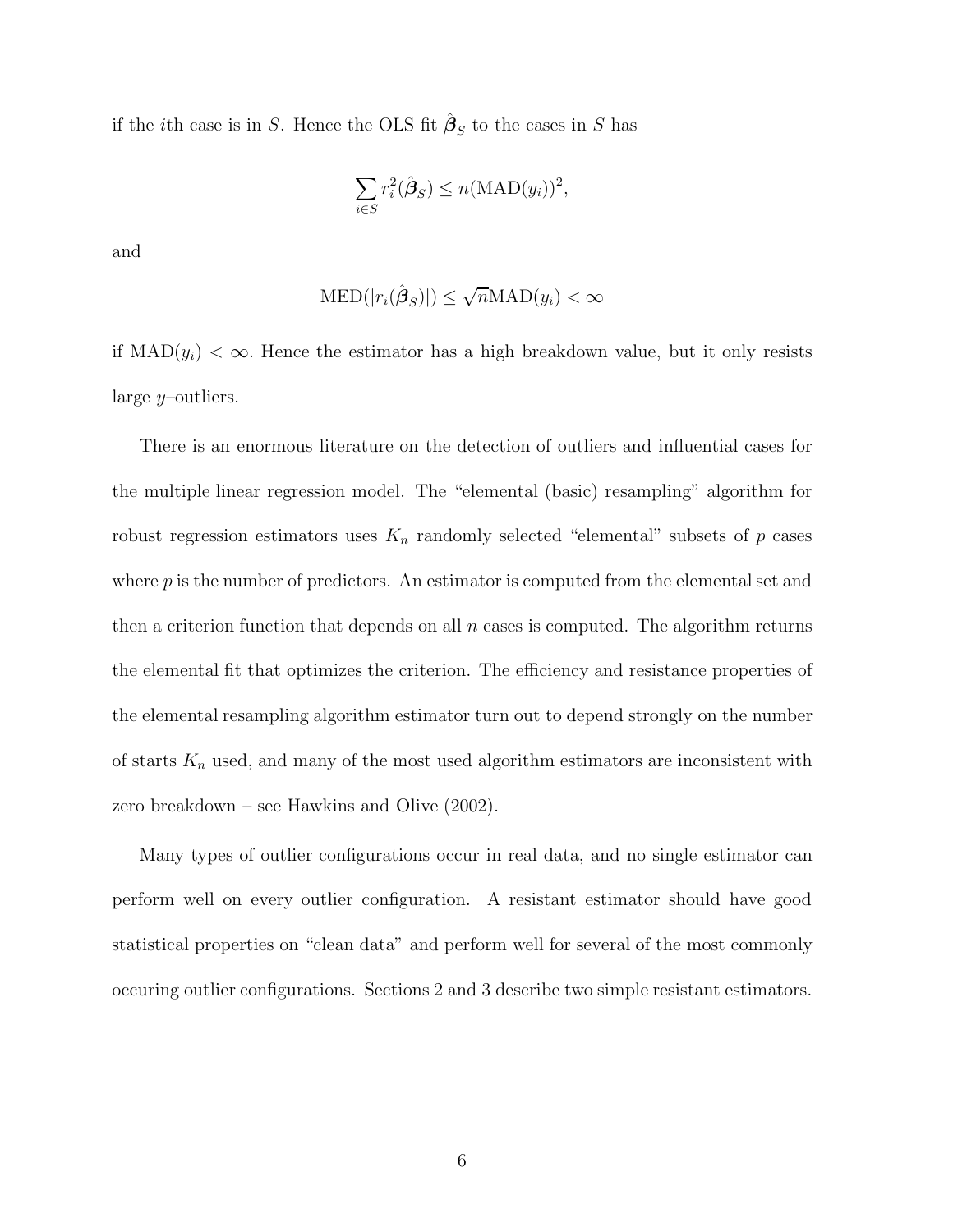#### **2 The Trimmed Views Estimator**

Ellipsoidal trimming can be used to create resistant estimators. To perform ellipsoidal trimming, an estimator  $(T, \mathbf{C})$  is computed from the predictor variables where T is a  $p \times 1$ multivariate location estimator and  $C$  is a  $p \times p$  symmetric positive definite dispersion estimator. Then the ith squared Mahalanobis distance is the scalar

$$
D_i^2 \equiv D_i^2(T, \mathbf{C}) = (\mathbf{x}_i - T)^T \mathbf{C}^{-1} (\mathbf{x}_i - T) \tag{2.1}
$$

for each vector of observed predictors  $x_i$ . If the ordered distance  $D_{(j)}$  is unique, then j of the  $x_i$ 's are in the ellipsoid

$$
\{\boldsymbol{x} : (\boldsymbol{x} - T)^{T} \boldsymbol{C}^{-1} (\boldsymbol{x} - T) \le D_{(j)}^{2} \}.
$$
\n(2.2)

The *i*th case  $(y_i, \mathbf{x}_i^T)^T$  is trimmed if  $D_i > D_{(j)}$ . Then an estimator of  $\boldsymbol{\beta}$  is computed from the untrimmed cases. For example, if  $j \approx 0.9n$ , then about 10% of the cases are trimmed, and OLS or  $L_1$  could be used on the untrimmed cases. Trimming using  $(T, \mathbb{C})$  computed from a subset of the predictors may be useful if some of the predictors are categorical.

A forward response plot is a plot of the fitted values  $\hat{y}_i$  versus the response  $y_i$ . Since MLR is the study of the conditional distribution of  $y_i|\mathbf{x}_i^T\boldsymbol{\beta}$ , the forward response plot is used to visualize this conditional distribution. If the MLR model holds and the MLR estimator is good, then the plotted points will scatter about the identity line that has unit slope and zero intercept. The identity line is added to the plot as a visual aid, and the vertical deviations from the identity line are equal to the residuals since  $y_i - \hat{y}_i = r_i$ .

Modifying the Olive (2002) procedure (for visualizing  $g$  in models of the form  $y_i =$  $g(\boldsymbol{\beta}^T\boldsymbol{x}_i, e_i)$  results in a resistant MLR estimator similar to one proposed by Rousseeuw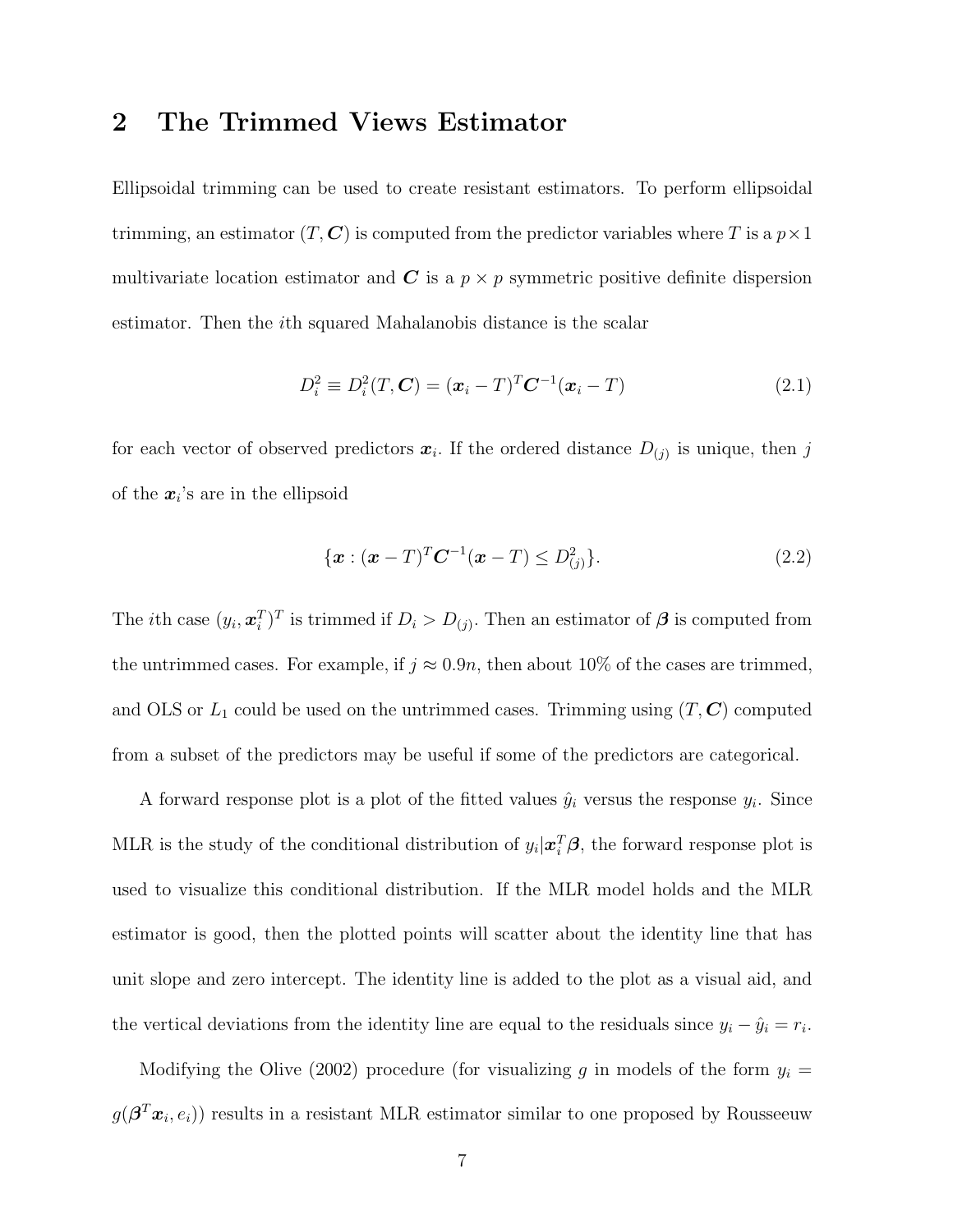and van Zomeren (1992). First compute (T, *C*) using the *Splus* function cov.mcd (see Rousseeuw and Van Driessen 1999). Trim the  $M\%$  of the cases with the largest Mahalanobis distances, and then compute the MLR estimator  $\hat{\beta}_M$  from the untrimmed cases. Use  $M = 0, 10, 20, 30, 40, 50, 60, 70, 80,$  and 90 to generate ten forward response plots of the fitted values  $\hat{\boldsymbol{\beta}}_M^T \boldsymbol{x}_i$  versus  $y_i$  using all n cases. (Fewer plots are used for small data sets if  $\beta_M$  can not be computed for large M.) These plots are called "trimmed" views," and as a resistant MLR estimator, the final trimmed views (TV) estimator  $\hat{\beta}_{T,n}$ corresponds to the plot where the bulk of the plotted points follow the identity line with smallest variance function, ignoring any outliers. The following example helps illustrate the procedure.

**Example 1.** Buxton (1920, pp. 232–5) gives 20 measurements of 88 men. *Height* was the response variable while an intercept, *head length, nasal height, bigonal breadth,* and *cephalic index* were used as predictors in the multiple linear regression model. Observation 9 was deleted since it had missing values. Five individuals, cases 61–65, were reported to be about 0.75 inches tall with head lengths well over five feet! OLS was used on the untrimmed cases and Figure 1 shows four trimmed views corresponding to 90%, 70%, 40% and 0% trimming. The OLS TV estimator used 70% trimming since this trimmed view was best. Since the vertical distance from a plotted point to the identity line is equal to the case's residual, the outliers had massive residuals for 90%, 70% and 40% trimming. Notice that the OLS trimmed view with 0% trimming "passed through the outliers" since the cluster of outliers is scattered about the identity line.

For this data set, the relationship between the response variable and the predictors is very weak, and Hawkins and Olive (2002) suggest that the exact LMS, LTS and LTA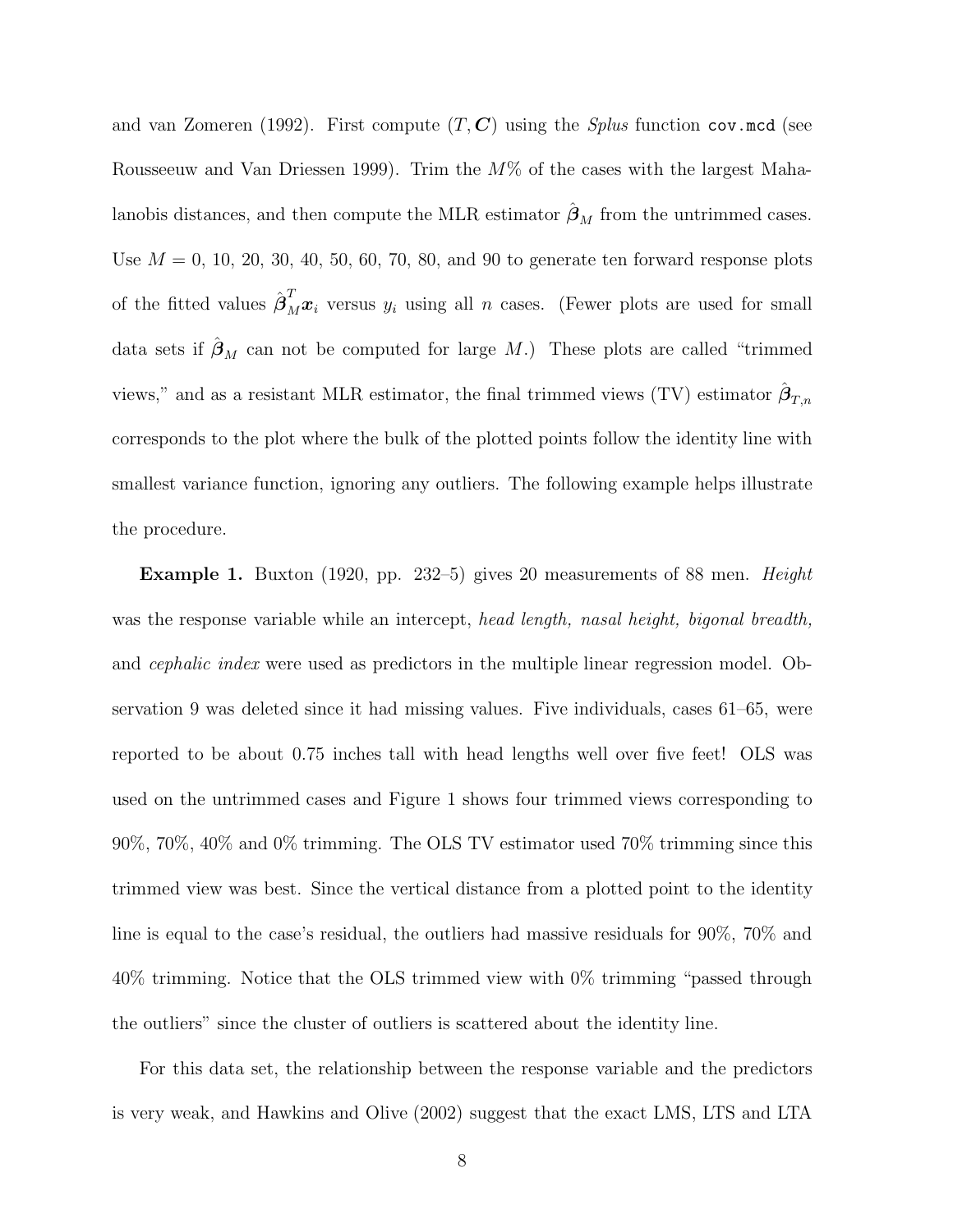estimators will also pass through the outliers. (If the outliers were pulled towards  $-\infty$ , then the high breakdown estimators would eventually give the outliers weight zero.) As will be seen in the following section, the estimators produced by the *Splus* functions lmsreg and ltsreg also pass through the outliers. When lmsreg replaced OLS in the TV estimator, the outliers had massive residuals except for the 0% trimming proportion.

The TV estimator  $\hat{\boldsymbol{\beta}}_{T,n}$  has good statistical properties if the estimator applied to the untrimmed cases  $(X_{M,n}, Y_{M,n})$  has good statistical properties. Candidates include OLS,  $L_1$ , Huber's M-estimator, Mallows' GM-estimator or the Wilcoxon rank estimator. See Rousseeuw and Leroy (1987, pp. 12-13, 150). The basic idea is that if an estimator with  $O_P(n^{-1/2})$  convergence rate is applied to a set of  $n_M \propto n$  cases, then the resulting estimator  $\hat{\boldsymbol{\beta}}_{M,n}$  also has  $O_P(n^{-1/2})$  rate provided that the response y was not used to select the  $n_M$  cases in the set. If  $\|\hat{\boldsymbol{\beta}}_{M,n} - \boldsymbol{\beta}\| = O_P(n^{-1/2})$  for  $M = 0, ..., 90$  then  $\|\hat{\boldsymbol{\beta}}_{T,n} - \boldsymbol{\beta}\| = O_P(n^{-1/2})$  by Pratt (1959).

Let  $X_n = X_{0,n}$  denote the full design matrix. Often when proving asymptotic normality of an MLR estimator  $\hat{\boldsymbol{\beta}}_{0,n}$ , it is assumed that

$$
\frac{\boldsymbol{X}_n^T\boldsymbol{X}_n}{n} \to \boldsymbol{W}^{-1}.
$$

If  $\hat{\boldsymbol{\beta}}_{0,n}$  has  $O_P(n^{-1/2})$  rate and if for big enough n all of the diagonal elements of

$$
\left(\frac{\boldsymbol{X}_{M,n}^T\boldsymbol{X}_{M,n}}{n}\right)^{-1}
$$

are all contained in an interval  $[0, B)$  for some  $B > 0$ , then  $\|\hat{\boldsymbol{\beta}}_{M,n} - \boldsymbol{\beta}\| = O_P(n^{-1/2})$ .

The distribution of the estimator  $\hat{\beta}_{M,n}$  is especially simple when OLS is used and the errors are iid  $N(0, \sigma^2)$ . Then

$$
\hat{\boldsymbol{\beta}}_{M,n} = (\boldsymbol{X}_{M,n}^T \boldsymbol{X}_{M,n})^{-1} \boldsymbol{X}_{M,n}^T \boldsymbol{Y}_{M,n} \sim N_p(\boldsymbol{\beta}, \sigma^2 (\boldsymbol{X}_{M,n}^T \boldsymbol{X}_{M,n})^{-1})
$$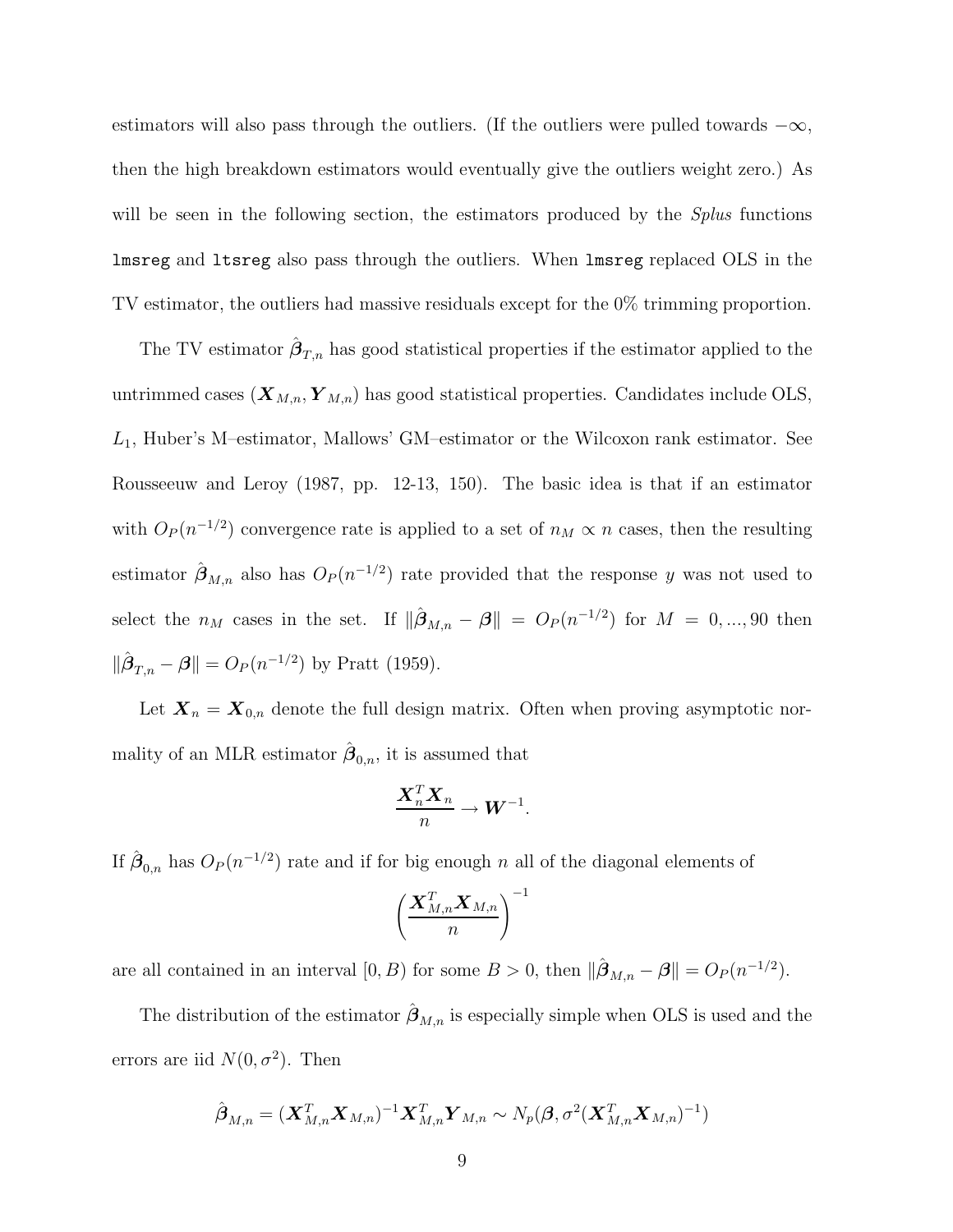and  $\sqrt{n}(\hat{\boldsymbol{\beta}}_{M,n} - \boldsymbol{\beta}) \sim N_p(\mathbf{0}, \sigma^2(\boldsymbol{X}_{M,n}^T \boldsymbol{X}_{M,n}/n)^{-1})$ . Notice that this result does not imply that the distribution of  $\hat{\boldsymbol{\beta}}_{T,n}$  is normal.

#### **3 The MBA Estimator**

Next we describe a simple resistant algorithm estimator, called the *median ball algorithm* (MBA). The Euclidean distance of the ith vector of predictors *x<sup>i</sup>* from the jth vector of predictors *x<sup>j</sup>* is

$$
D_i \equiv D_i(\boldsymbol{x}_j) \equiv D_i(\boldsymbol{x}_j, \boldsymbol{I}_p) = \sqrt{(\boldsymbol{x}_i - \boldsymbol{x}_j)^T(\boldsymbol{x}_i - \boldsymbol{x}_j)}.
$$

For a fixed  $x_j$  consider the ordered distances

$$
D_{(1)}(\bm{x}_j),...,D_{(n)}(\bm{x}_j).
$$

Next, let  $\beta_j(\alpha)$  denote the OLS fit to the min $(p+3+[\alpha n/100], n)$  cases with the smallest distances where the approximate percentage of cases used is  $\alpha \in \{1, 2.5, 5, 10, 20, 33, 50\}.$ (Here  $[x]$  is the greatest integer function so  $[7.7] = 7$ . The extra  $p + 3$  cases are added so that OLS can be computed for small n and  $\alpha$ .) This yields seven OLS fits corresponding to the cases with predictors closest to  $x_j$ . A fixed number K of cases are selected at random without replacement to use as the  $x_j$ . We use  $K = 7$  as the default. A robust criterion  $Q$ , such as the median squared residual, is used to evaluate the  $7K$  fits and the OLS fit to all of the data. Hence  $7K + 1$  OLS fits are generated and the OLS MBA estimator is the fit that minimizes the criterion Q.

This estimator is simple to program and easy to modify. For example change the criterion  $Q$  or change K. Alternatively, replacing the  $7K + 1$  OLS fits by  $L_1$  fits results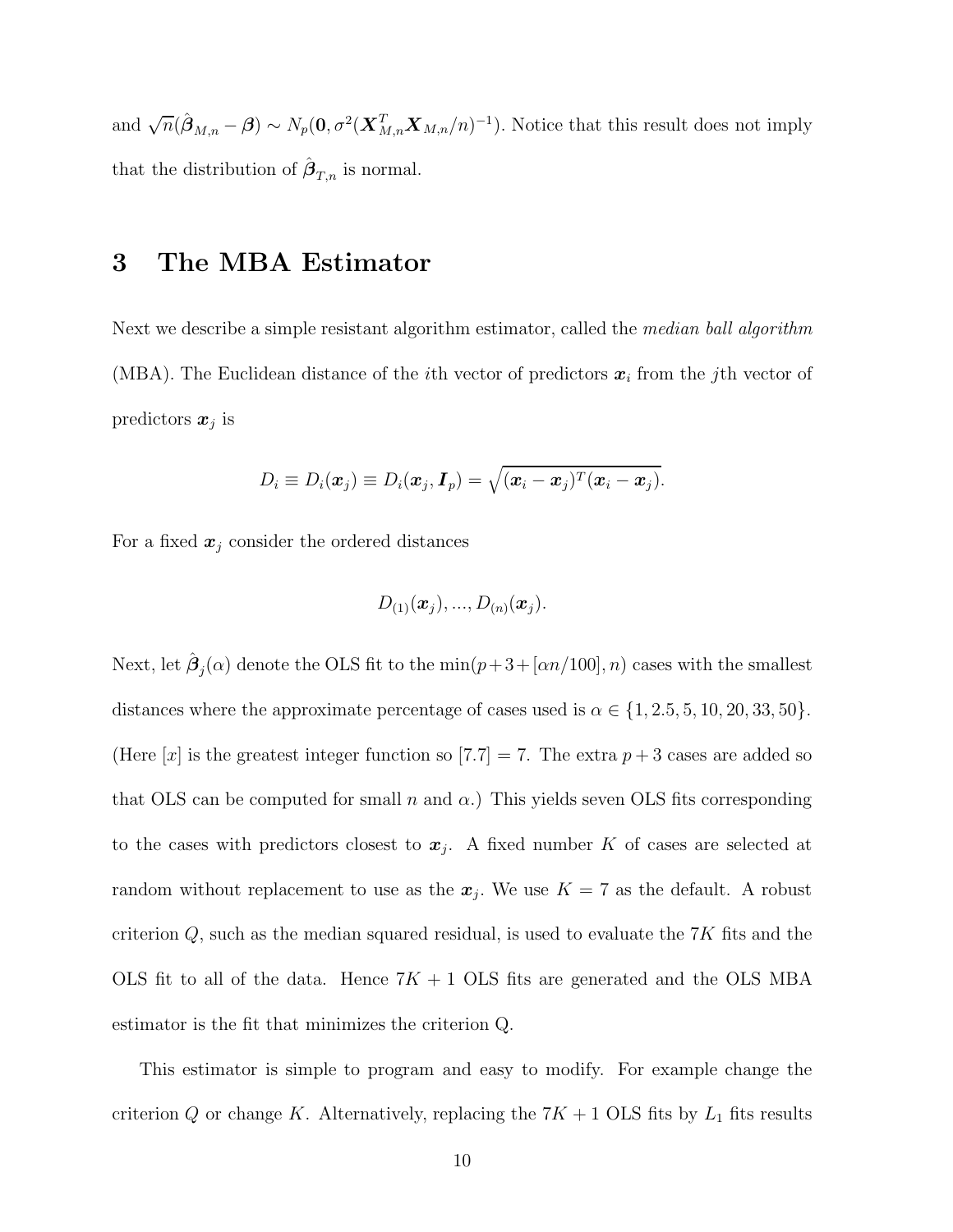in the more resistant  $L_1$  MBA estimator. In the discussion below, the MBA estimator is the OLS MBA estimator.

Three ideas motivate this estimator. First, *x*–outliers, which are outliers in the predictor space, tend to be much more destructive than y–outliers which are outliers in the response variable. Suppose that the proportion of outliers is  $\gamma$  and that  $\gamma$  < 0.5. We would like the algorithm to have at least one "center"  $x_j$  that is not an outlier. The probability of drawing a center that is not an outlier is approximately  $1 - \gamma^K > 0.99$ for  $K \geq 7$  and this result is free of p. Secondly, by using the different percentages of coverages, for many data sets there will be a center and a coverage that contains no outliers. Thirdly, since only a fixed number  $(7K + 1)$  of fits with  $O_P(n^{-1/2})$  rate are computed, the MBA estimator has an  $O_P(n^{-1/2})$  convergence rate (by Pratt 1959).

**Example 1 continued.** When comparing different estimators, it is useful to make an RR plot which is simply a scatterplot matrix of the residuals from the various estimators. Figure 2 shows the RR plot applied to the Buxton (1920) data for the *Splus* estimators lsfit, l1fit, lmsreg (denoted by ALMS), ltsreg (denoted by ALTS), and the MBA estimator. Note that only the MBA estimator gives large absolute residuals to the outliers.

Table 1 compares the TV, MBA,  $l$ msreg,  $l$ tsreg,  $L_1$  and OLS estimators on 7 data sets available from the author's website (http://www.math.siu.edu/olive/ol-bookp.htm). The column headers give the file name while the remaining rows of the table give the sample size n, the number of predictors p, the amount of trimming  $M$  used by the TV estimator, the correlation of the residuals from the TV estimator with the corresponding alternative estimator, and the cases that were outliers. If the correlation was greater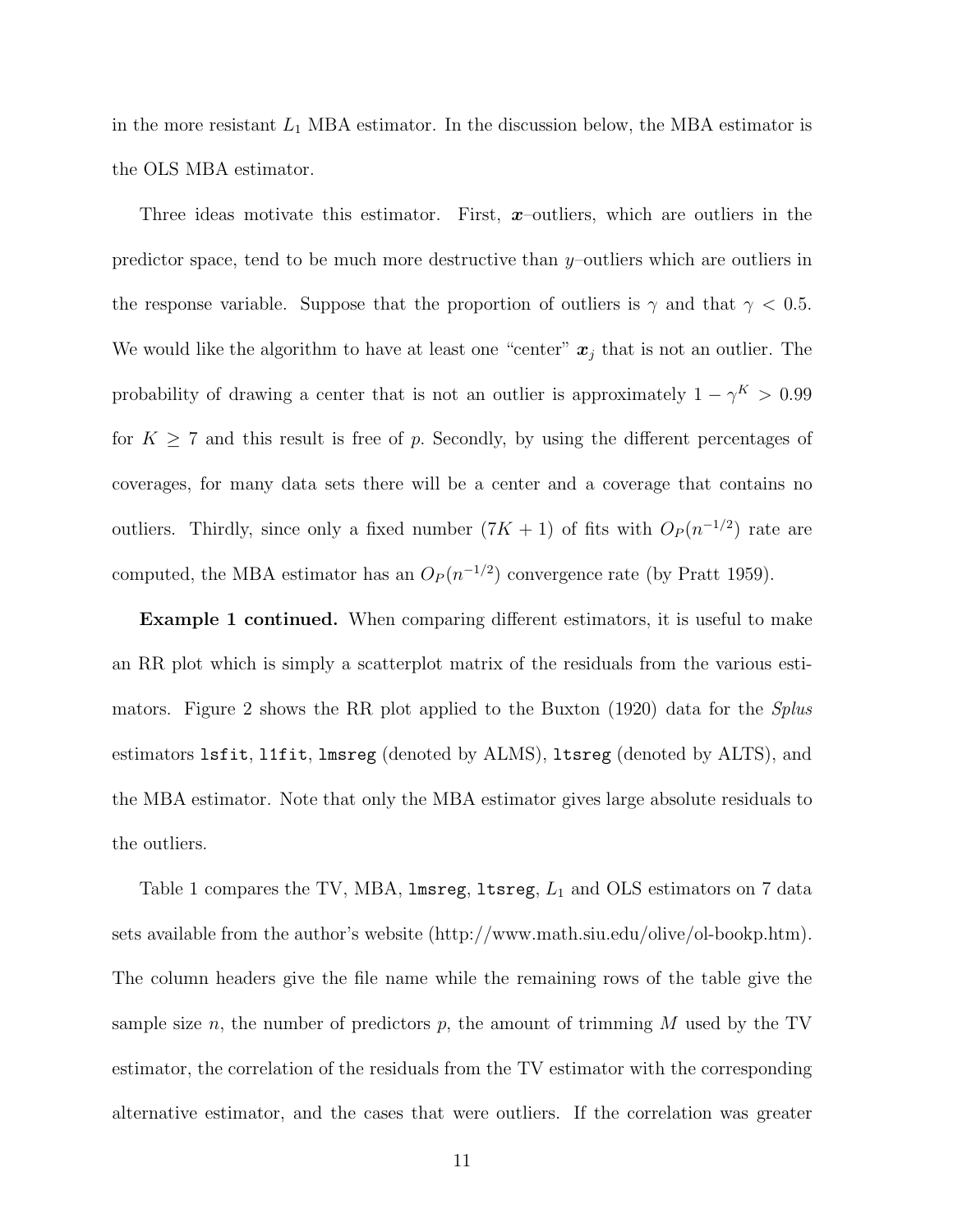than 0.9, then the method was effective in detecting the outliers, and the method failed, otherwise. Sometimes the trimming percentage M for the TV estimator was picked after fitting the bulk of the data in order to find the good leverage points and outliers.

Notice that the TV, MBA and OLS estimators were the same for the Gladstone data and for the *major* data which had two small y–outliers. For the Gladstone data, there is a cluster of infants that are good leverage points, and we attempt to predict *brain weight* with the head measurements *height, length, breadth, size* and *cephalic index*. Originally, the variable *length* was incorrectly entered as 109 instead of 199 for case 119, and the *glado* data contains this outlier. In 1997, lmsreg was not able to detect the outlier while ltsreg did. Due to changes in the *Splus* 2000 code, lmsreg now detects the outlier but ltsreg does not.

Both the TV and MBA estimators have resistance comparable to that of lmsreg. A data set in Table 1 where lmsreg outperforms the MBA estimator is the Douglas M. Hawkins' *nasty* data. The MBA estimator may be superior to lmsreg for data sets such as the Buxton data where the bulk of the data follow a very weak linear relationship and there is a single cluster of outliers. The ltsreg estimator should not be used since it is inconsistent and is rarely able to detect  $x$ –outliers.

The MBA estimator depends on the sample of 7 centers drawn and changes each time the function is called. After running MBA several times, sometimes there is a forward response plot or RR plot that differs greatly from the other plots. This feature is useful for data sets like the *nasty* data. On the other hand, in ten runs on the Buxton data, about nine RR plots will look like Figure 2, but in about one RR plot the MBA estimator will also pass through the outliers.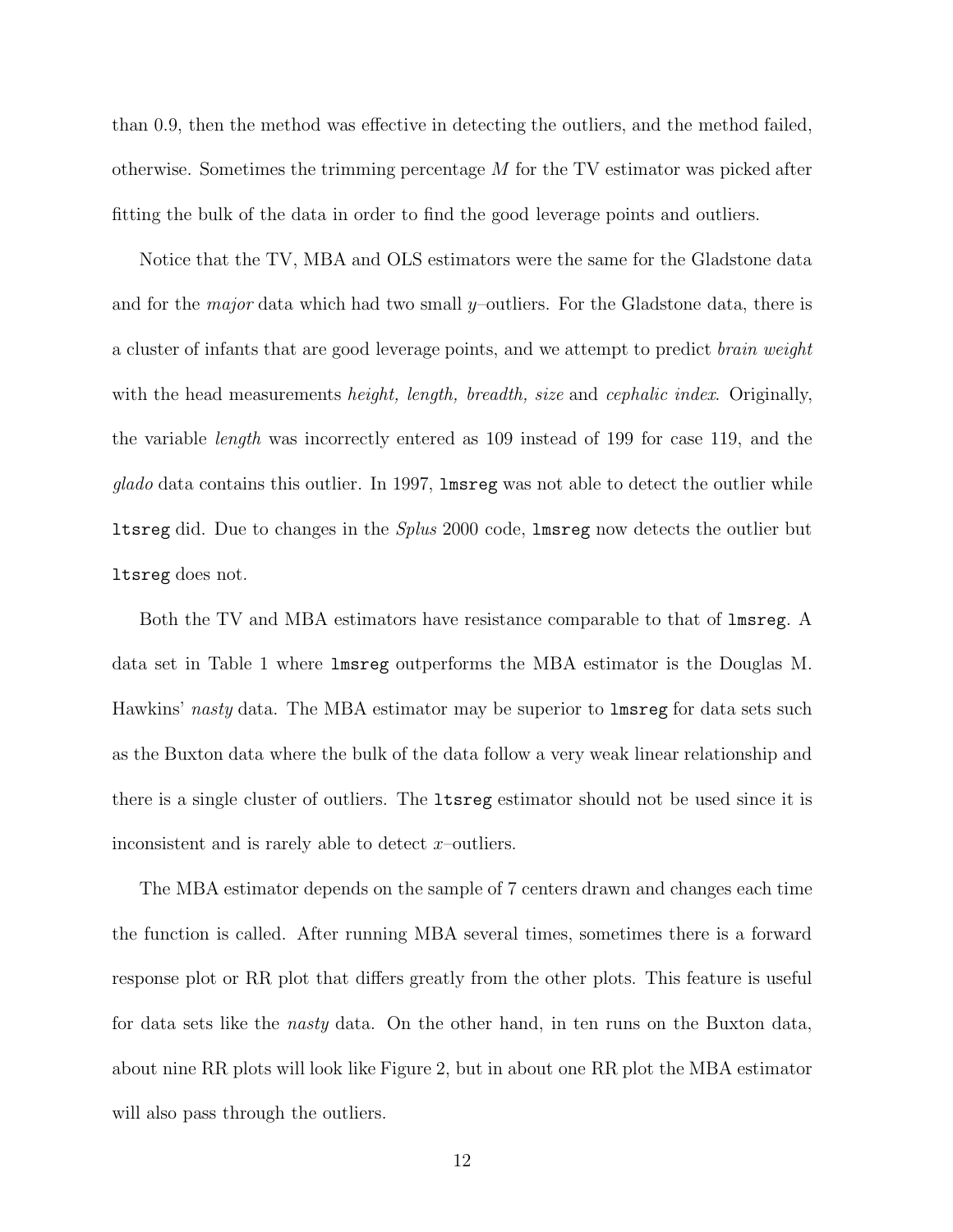### **4 Conclusions and Extensions**

The author's website contains a file *rpack.txt* of several *Splus* functions including the mba and tv functions. When some of the variables are categorical, the TV estimator may not work because the covariance estimator used for trimming is singular. A simple solution is to perform the trimming using only the continuous predictors. This technique is not necessary for the MBA estimator since the Euclidean distance works for categorical and continuous predictors.

In the literature there are many high breakdown estimators that are impractical to compute such as the CM, maximum depth, GS, LQD, LMS, LTS, LTA, MCD, MVE, projection, repeated median and S estimators. Two stage estimators that use an initial high breakdown estimator from the above list are even less practical to compute. These estimators include the cross–checking, MM, one step GM, one step GR, REWLS, tau and t type estimators. Implementations of the two stage estimators tend to use an inconsistent zero breakdown initial estimator, resulting in a zero breakdown final estimator that is often inconsistent. No single robust algorithm estimator seems to be very good, and for any given estimator, it is easy to find outlier configurations where the estimator fails. Hawkins and Olive (2002) discuss outlier configurations that can cause problems for robust regression algorithm estimators.

Often the assumptions needed for large sample theory are better approximated by the distribution of the untrimmed data than by the entire data set, and it is often suggested that the statistical analysis should be run on the "cleaned data set" where the outliers have been deleted. For the MLR model, the forward response plot should always be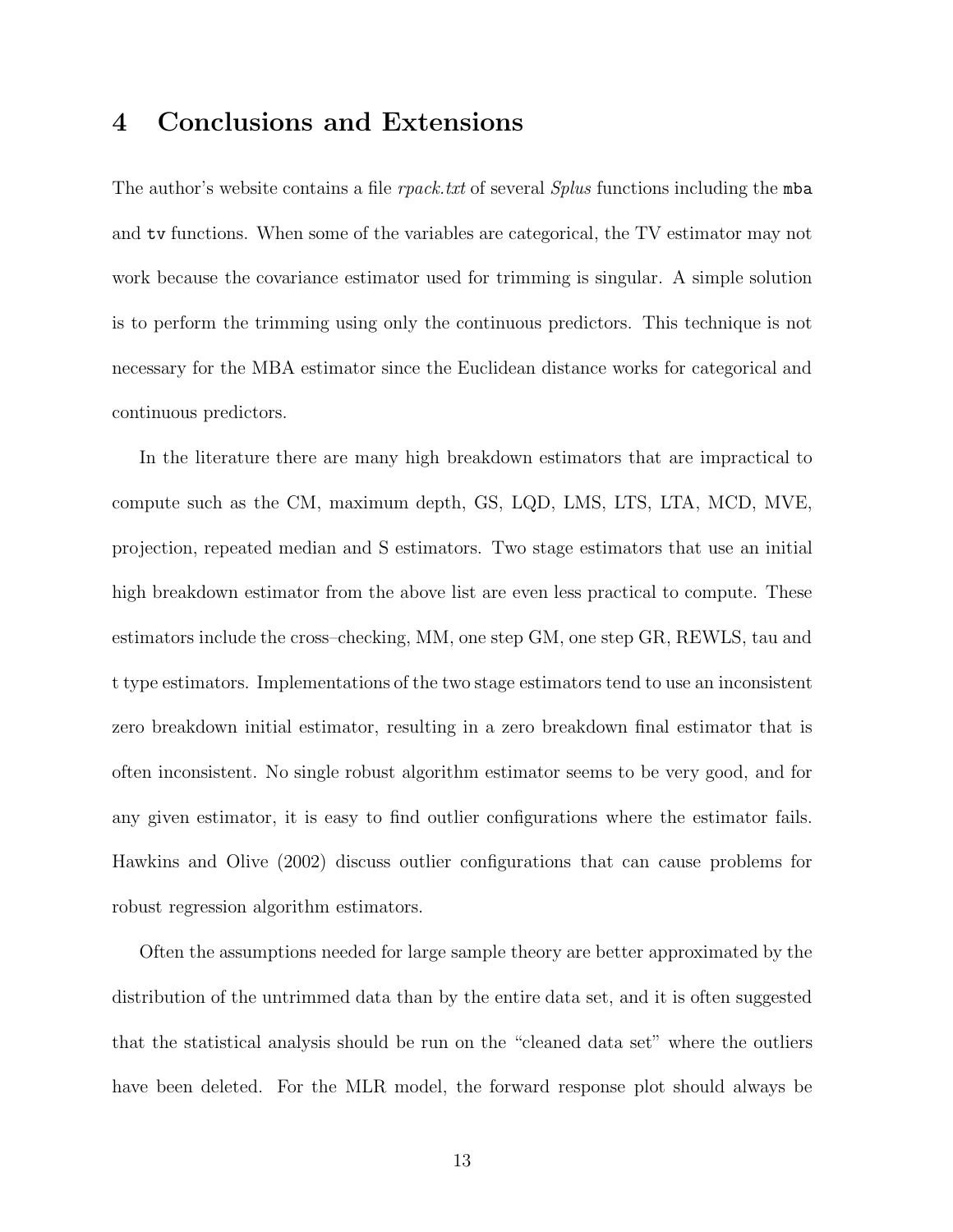made and is a useful diagnostic for goodness of fit and for detecting outliers. The TV and MBA estimators use these facts to produce simple resistant estimators with the good  $O_P(n^{-1/2})$  convergence rate. These two estimators should be regarded as new tools for outlier detection rather than as replacements for existing methods.

There are two approaches that are useful for detecting outliers in the MLR setting. The first approach is to compute several algorithm estimators as well as  $OLS$  and  $L_1$ . Then use plots to detect outliers, to check the goodness of fit of the MLR model, and to compare the different estimators. In particular, make the forward response plots and residuals plots for each estimator. Then make the RR plot and the FF plot, which is a scatterplot matrix of the response and the fitted values from the different estimators. An advantage of the FF plot is that the forward response plots of the different estimators appear in the scatterplot matrix. This technique can be modified if a parametric model is used. For example, add the maximum likelihood estimator, a Bayesian estimator or an estimator that works well in the presence of heteroscedasticity.

The second approach is to make an adaptive estimator from two or more estimators. The cross–checking estimator uses an asymptotically efficient estimator if it is close to the robust estimator but uses the robust estimator otherwise. If the robust estimator is a high breakdown consistent estimator, then the cross–checking estimator is both high breakdown and asymptotically efficient. Plots of residuals and fitted values from both estimators should still be made since the probability that the robust estimator is chosen when outliers are present is less than one. The proofs in He (1991, p. 304), He and Portnoy (1992, p. 2163) and Davies (1993, pp. 1889-1891) need the robust estimator to be consistent, and lmsreg and ltsreg are inconsistent since they use a fixed number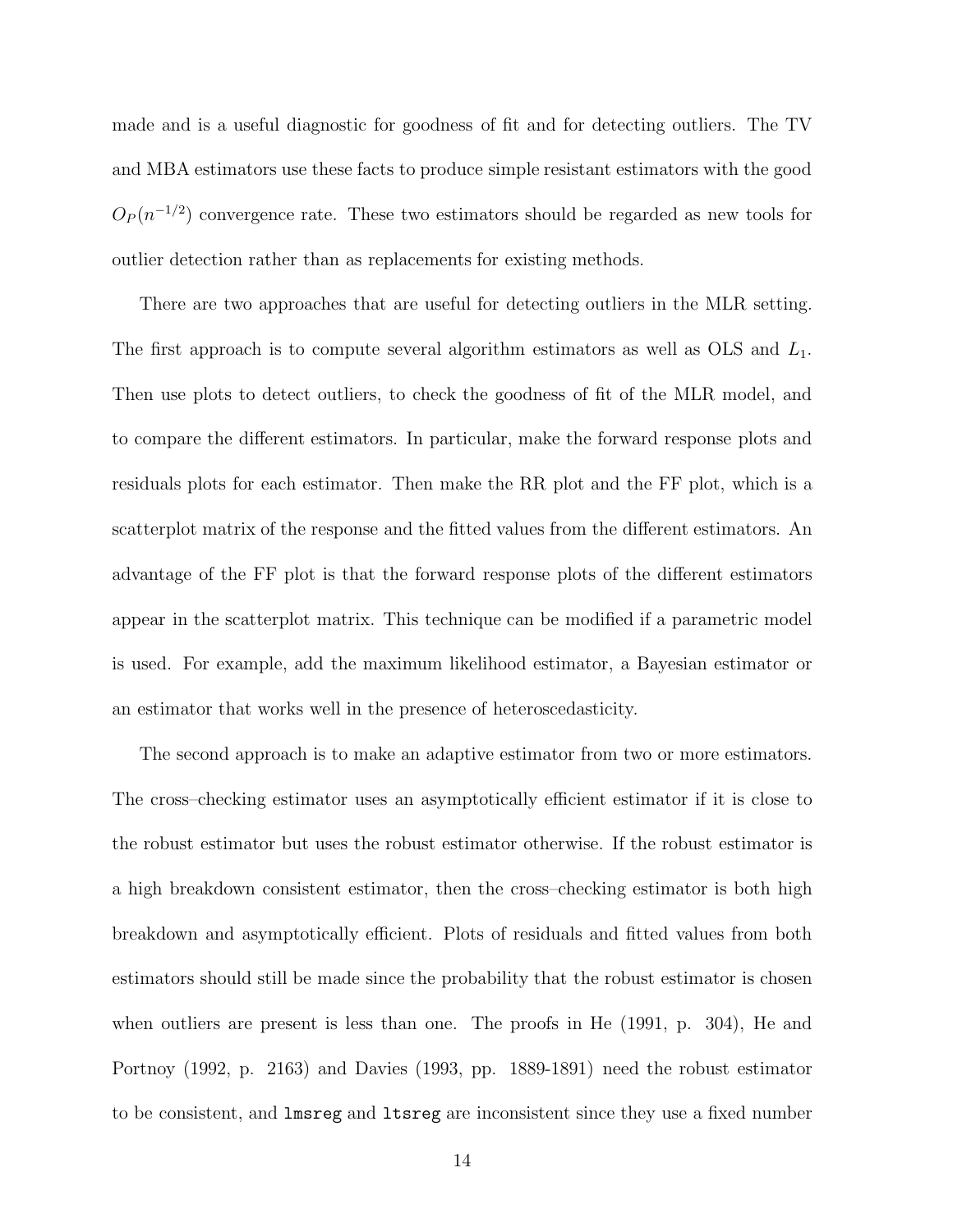$(3000)$  of elemental sets. It needs to be shown that using *n* elemental starts or using a consistent start in an LTS concentration algorithm (see Hawkins and Olive 2002) results in a consistent estimator. The conjectured consistency of such an algorithm is in the folklore (see Maronna and Yohai 2002), but no proofs of these conjectures are available.

Although both the TV and MBA estimators have the good  $O_P(n^{-1/2})$  convergence rate, their efficiency under normality may be very low. (We could argue that the TV and OLS estimators are asymptotically equivalent on clean data if 0% trimming is always picked when all 10 plots look good.) Using the TV and MBA estimators as the initial estimator in the cross–checking estimator results in a resistant (easily computed but zero breakdown) asymptotically efficient final estimator. High breakdown estimators that have high efficiency tend to be impractical to compute.

The ideas used in this paper have the potential for making many methods resistant. First, suppose that the MLR model (1.1) holds but  $Var(e) = \sigma^2 \Sigma$  and  $\Sigma = V V'$ where *V* is known and nonsingular. Then  $V^{-1}Y = V^{-1}X\beta + V^{-1}e$ , and the TV and MBA estimators can be applied to  $\tilde{Y} = V^{-1}Y$  and  $\tilde{X} = V^{-1}X$  provided that OLS is fit without an intercept. Similarly, the minimum chi squared estimators for several generalized linear models can be fit with an OLS regression (without an intercept) that uses appropriate  $\tilde{Y}$  and  $\tilde{X}$ . See Agresti (2002, p. 611).

Secondly, many 1D regression models where  $y_i$  is independent of  $x_i$  given the sufficient predictor  $x_i^T \beta$  can be made resistant by making EY plots of the estimated sufficient predictor  $x_i^T \hat{\boldsymbol{\beta}}$  versus  $y_i$  for the 10 trimming proportions. Since 1D regression is the study of the conditional distribution of  $y_i$  given  $x_i^T \beta$ , the EY plot is used to visualize this distribution and needs to be made anyway. These plots were called trimmed views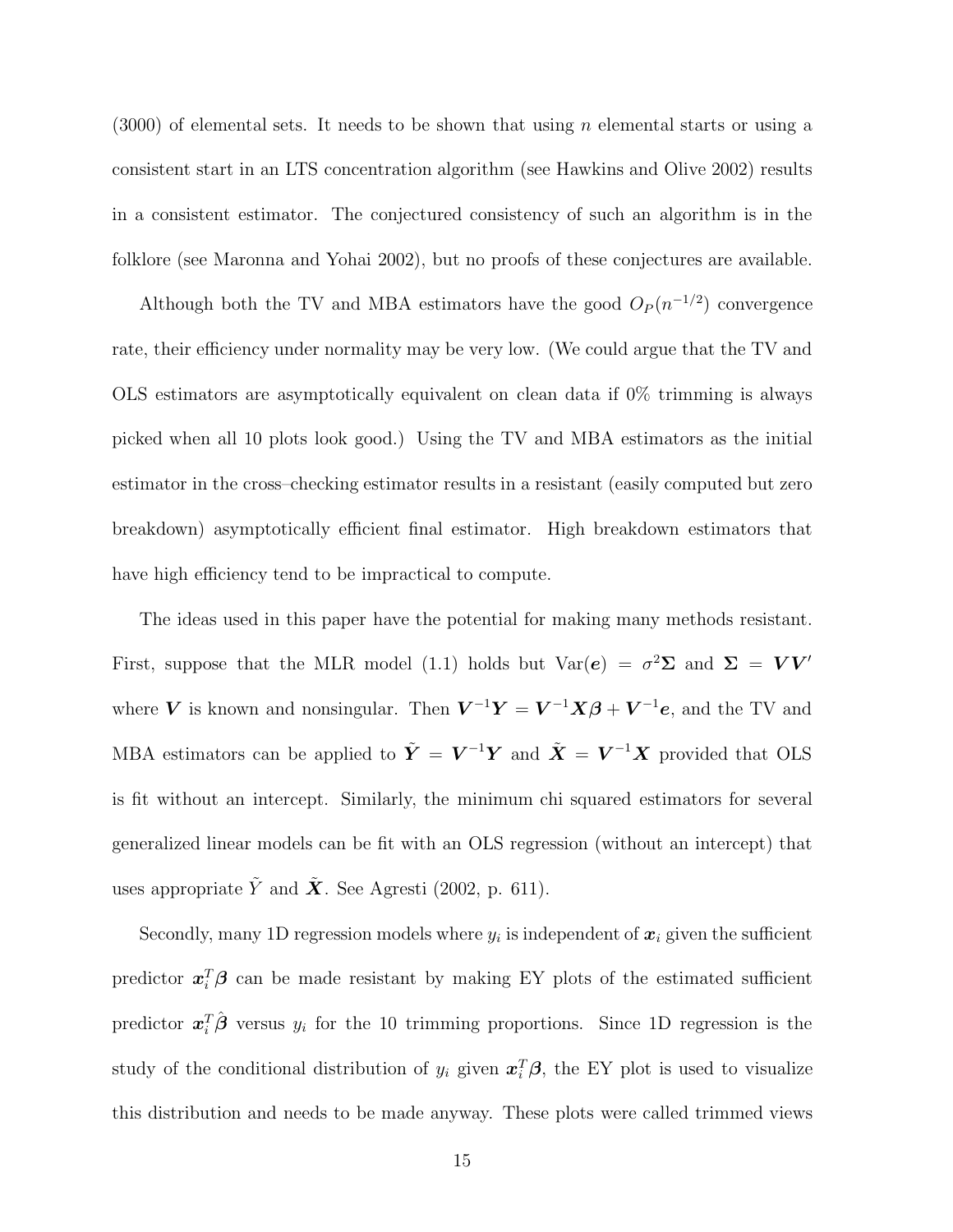by Olive (2002) where the data sets were assumed to be clean.

Thirdly, for nonlinear regression models of the form  $y_i = m(\boldsymbol{x}_i, \boldsymbol{\beta}) + e_i$ , the fitted values are  $\hat{y}_i = m(\boldsymbol{x}_i, \hat{\boldsymbol{\beta}})$  and the residuals are  $r_i = y_i - \hat{y}_i$ . The points in the FY plot of the fitted values versus the response should follow the identity line. The TV estimator would make FY and residual plots for each of the trimming proportions. The MBA estimator with the median squared residual criterion can also be used for many of these models.

#### **5 References**

- Agresti, A. (2002), *Categorical Data Analysis*, 2nd ed., John Wiley and Sons, Hoboken, NJ.
- Buxton, L.H.D. (1920), "The Anthropology of Cyprus," *The Journal of the Royal Anthropological Institute of Great Britain and Ireland,* 50, 183-235.
- Davies, P.L. (1993), "Aspects of Robust Linear Regression," *The Annals of Statistics,* 21, 1843-1899.
- Hampel, F.R. (1975), "Beyond Location Parameters: Robust Concepts and Methods," *Bulletin of the International Statistical Institute,* 46, 375-382.
- Hawkins, D.M., and Olive, D. (1999), "Applications and Algorithms for Least Trimmed Sum of Absolute Deviations Regression," *Computational Statistics and Data Analysis,* 32, 119-134.
- Hawkins, D.M., and Olive, D.J. (2002), "Inconsistency of Resampling Algorithms for High Breakdown Regression Estimators and a New Algorithm" (with discussion),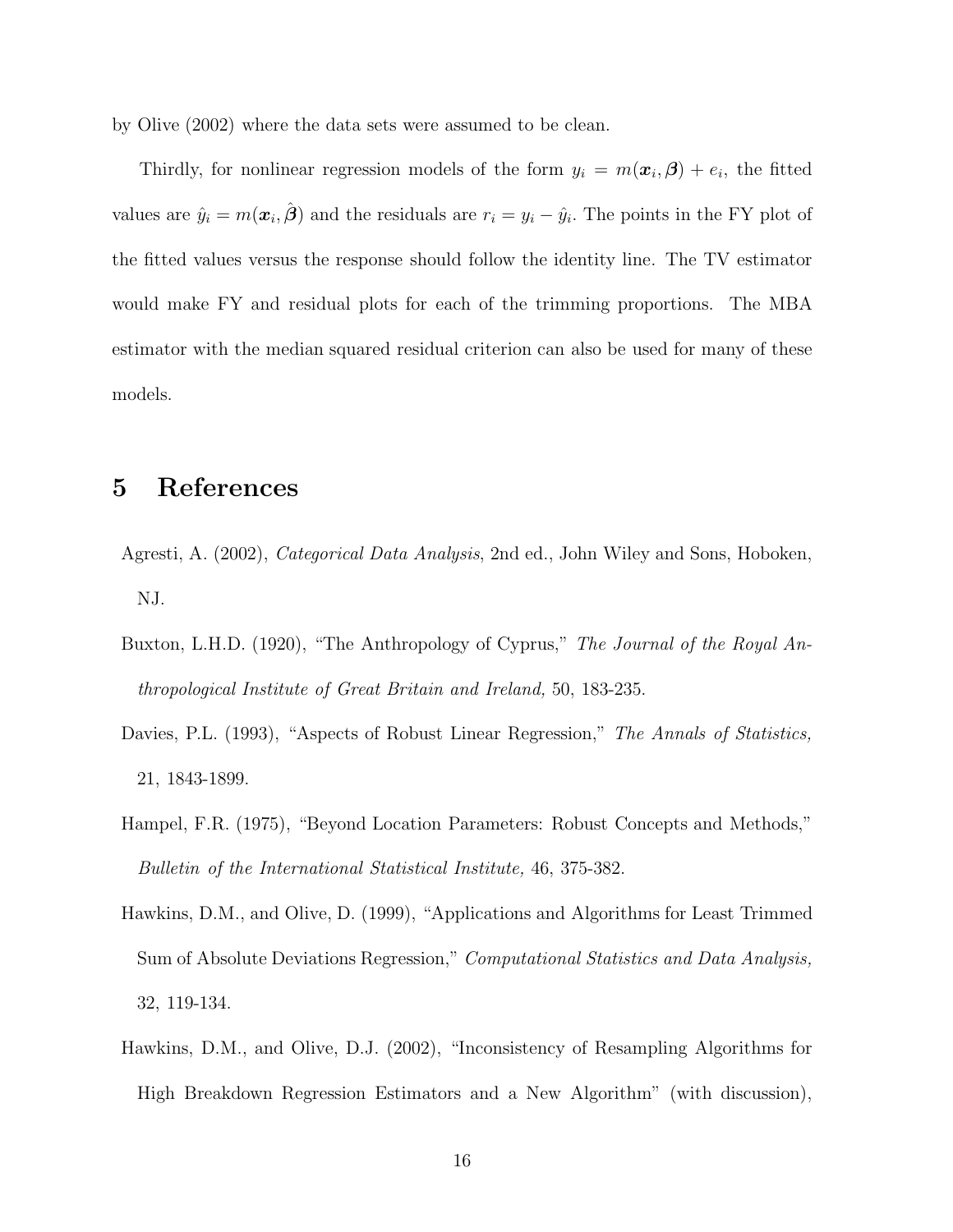*Journal of the American Statistical Association,* 97, 136-159.

- He, X. (1991), "A Local Breakdown Property of Robust Tests in Linear Regression," *Journal of Multivariate Analysis,* 38, 294-305.
- He, X., and Portnoy, S. (1992), "Reweighted LS Estimators Converge at the Same Rate as the Initial Estimator," *The Annals of Statistics,* 20, 2161-2167.
- Maronna, R.A., and Yohai, V.J. (2002), "Comment on 'Inconsistency of Resampling Algorithms for High Breakdown Regression and a New Algorithm' by D.M. Hawkins and D.J. Olive," *Journal of the American Statistical Association,* 97, 154-155.
- Olive, D.J. (2002), "Applications of Robust Distances for Regression," *Technometrics,* 44, 64-71.
- Pratt, J.W. (1959), "On a General Concept of 'in Probability'," *The Annals of Mathematical Statistics,* 30, 549-558.
- Rousseeuw, P.J. (1984), "Least Median of Squares Regression," *Journal of the American Statistical Association,* 79, 871-880.
- Rousseeuw, P.J., and Leroy, A.M. (1987), *Robust Regression and Outlier Detection,* John Wiley and Sons, NY.
- Rousseeuw, P.J., and Van Driessen, K. (1999), "A Fast Algorithm for the Minimum Covariance Determinant Estimator," *Technometrics,* 41, 212-223.
- Rousseeuw, P.J., and van Zomeren, B.C. (1992), "A Comparison of Some Quick Algorithms for Robust Regression," *Computational Statistics and Data Analysis,* 14, 107-116.
- Zuo, Y. (2001), "Some Quantitative Relationships between Two Types of Finite Sample Breakdown Point," *Statistics and Probability Letters,* 51, 369-375.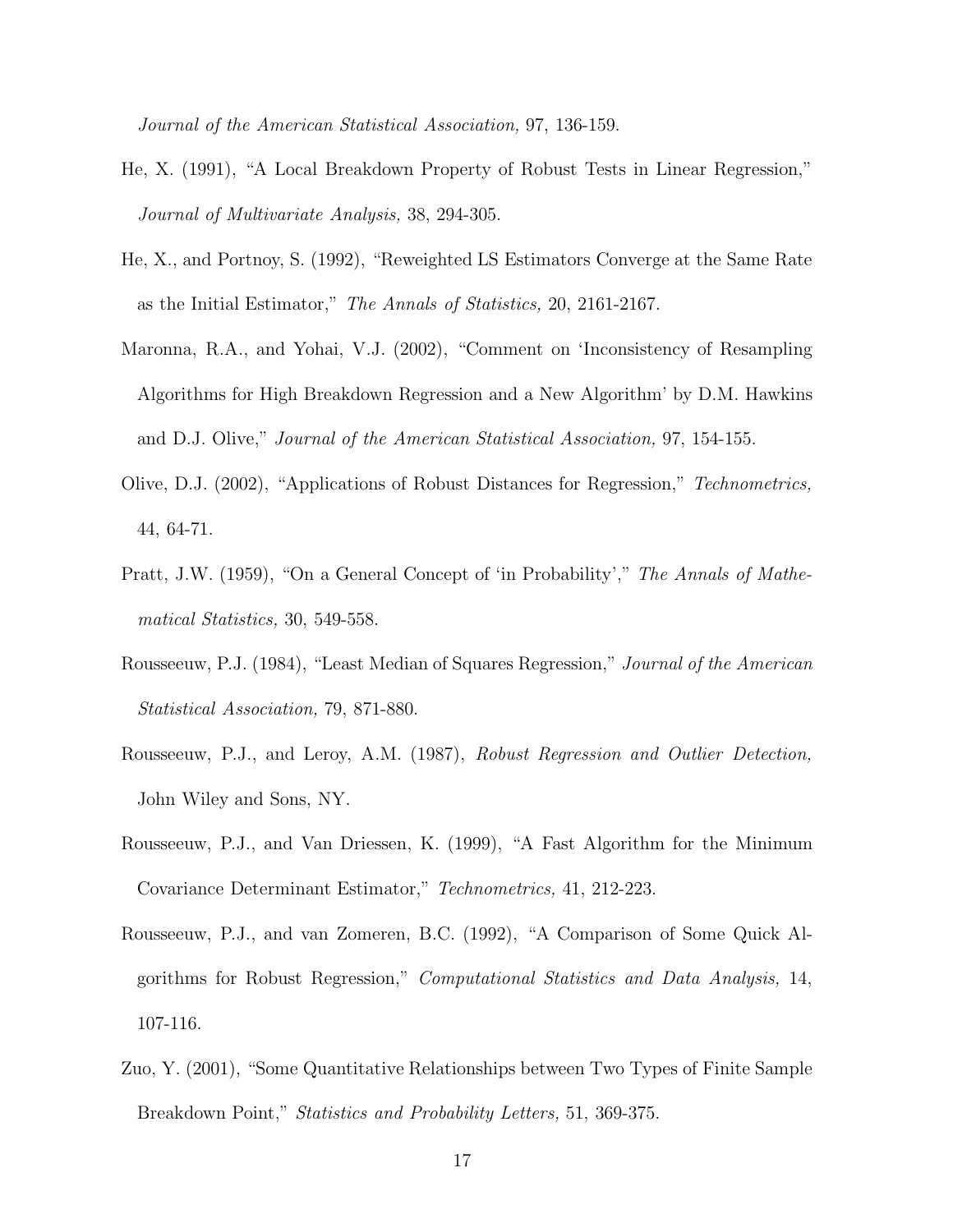| $\mathrm{summary}/\mathrm{file}$ | Buxton   | Gladstone      | glado          | hbk            | major          | nasty          | wood            |
|----------------------------------|----------|----------------|----------------|----------------|----------------|----------------|-----------------|
| cor(TV, MBA)                     | 0.997    | 1.0            | 0.455          | 0.960          | 1.0            | $-0.004$       | 0.9997          |
| cor(TV, LMSREG)                  | $-0.114$ | 0.671          | 0.938          | 0.977          | 0.981          | 0.9999         | 0.9995          |
| cor(TV,LTSREG)                   | $-0.048$ | 0.973          | 0.468          | 0.272          | 0.941          | 0.028          | 0.214           |
| cor(TV, L1)                      | $-0.016$ | 0.983          | 0.459          | 0.316          | 0.979          | 0.007          | 0.178           |
| cor(TV,OLS)                      | 0.011    | 1.0            | 0.459          | 0.780          | 1.0            | 0.009          | 0.227           |
| outliers                         | 61-65    | none           | 119            | $1 - 10$       | 3,44           | 2,6,,30        | 4,6,8,19        |
| $\mathbf n$                      | 87       | 247            | 247            | 75             | 112            | 32             | 20              |
| $\mathbf{p}$                     | 5        | $\overline{7}$ | $\overline{7}$ | $\overline{4}$ | 6              | $\overline{5}$ | $6\phantom{.}6$ |
| М                                | 70       | $\overline{0}$ | 30             | 90             | $\overline{0}$ | 90             | 20              |

Table 1: Summaries for Seven Data Sets, cor(TV,Method) is the Correlation of the Residuals from TV(M) and the Alternative Method